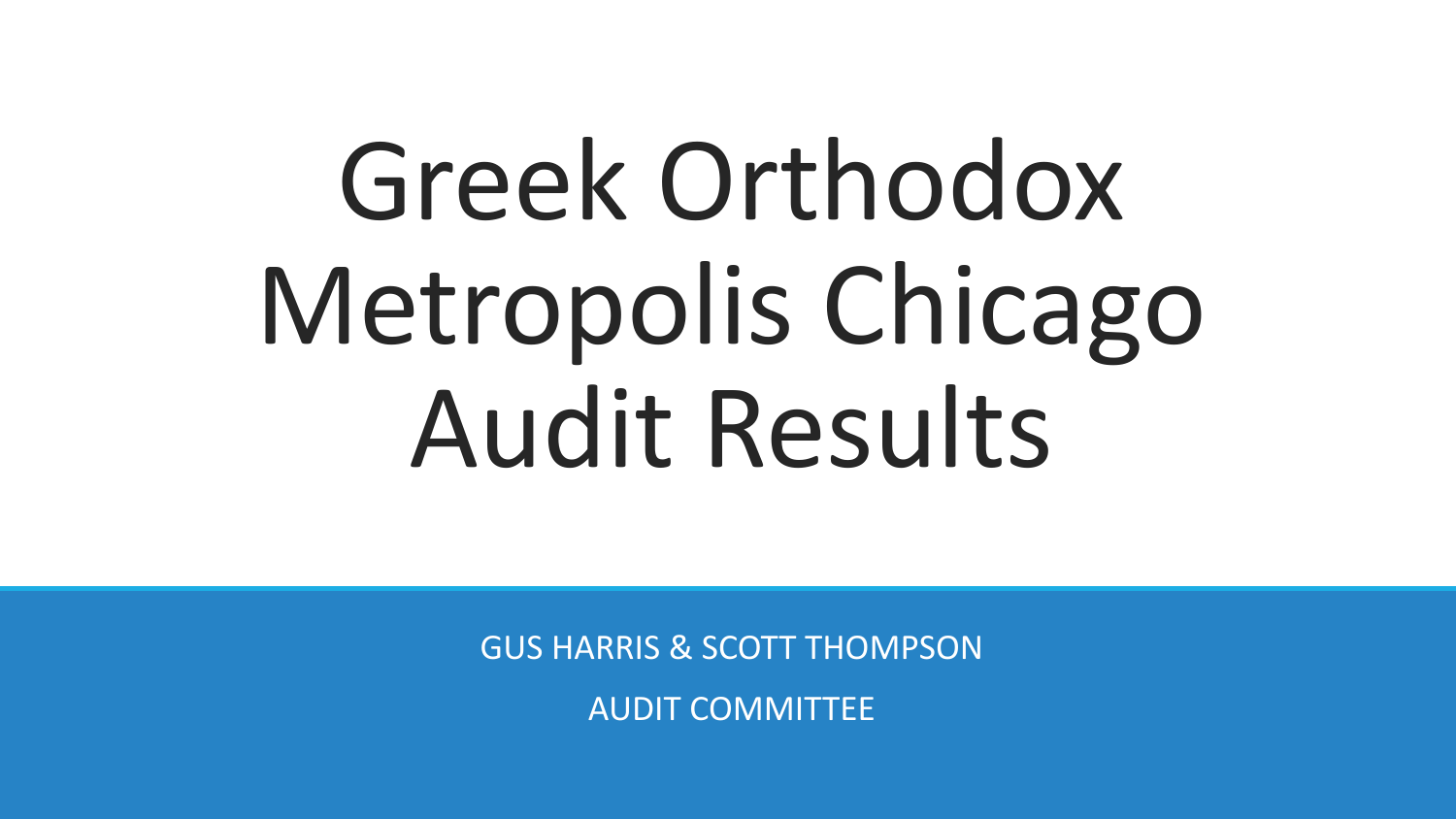- **• Introduction Metropolis Audit Committee**
- **• Background Audit**
- **• Results Audit 2015 2020**
- **• Forward 2021**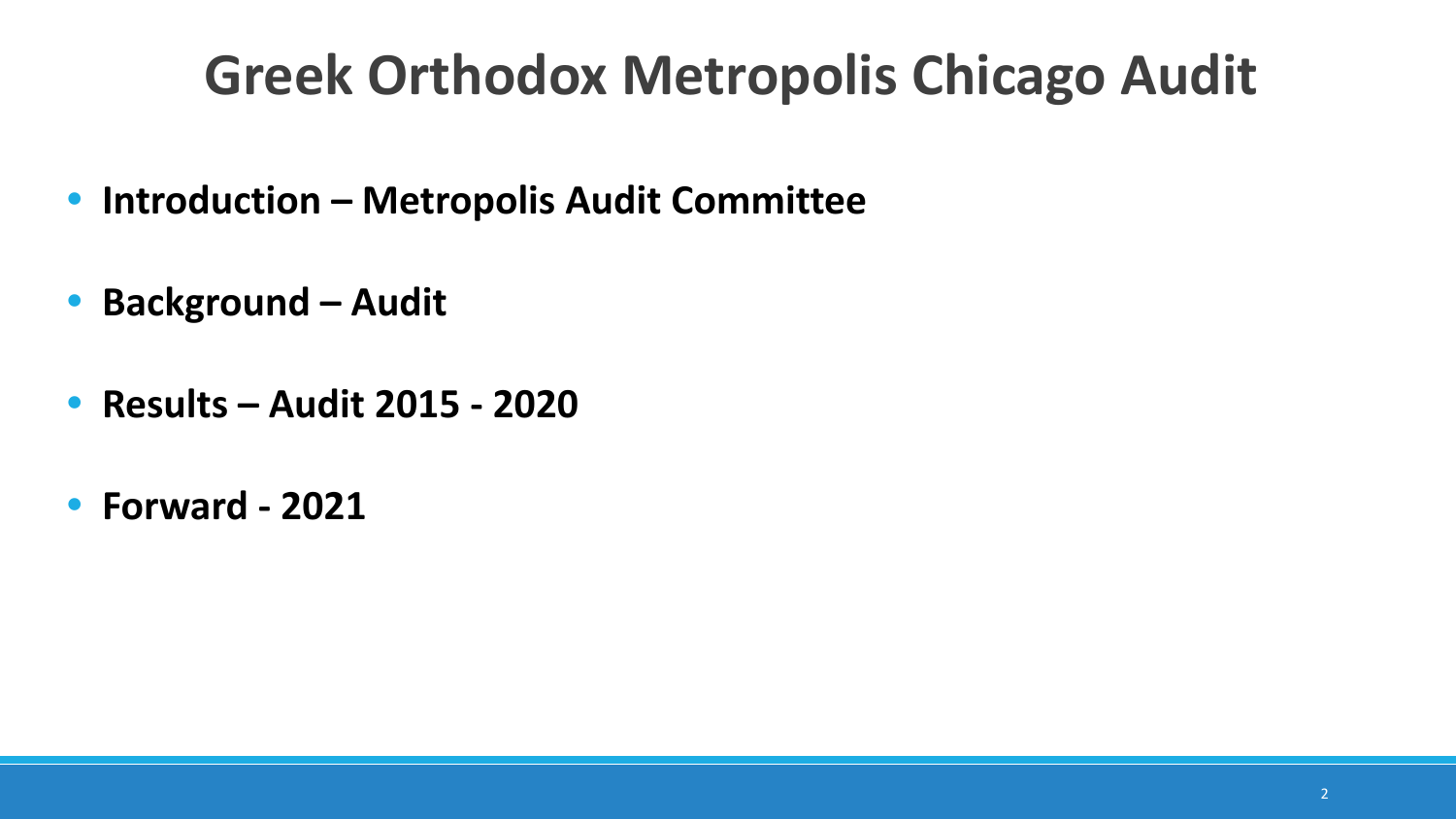#### **• Introduction – Metropolis Audit Committee**

- Who is on the committee Gus Harris and Scott Thompson Dec 2019 to Present
- Requirements/Responsibilities
	- Integrity vital to organizations financial statements  $(FS)$  reputation relies on the accuracy and transparency of financial activities
	- External auditor evaluation qualifications, independence and performance
	- Compliance Legal and regulatory requirements
- What should they do?
	- Review of financial policies and procedures, FS, internal controls
	- Meeting with management on significant issues
	- Entrance/Exit meeting with external auditor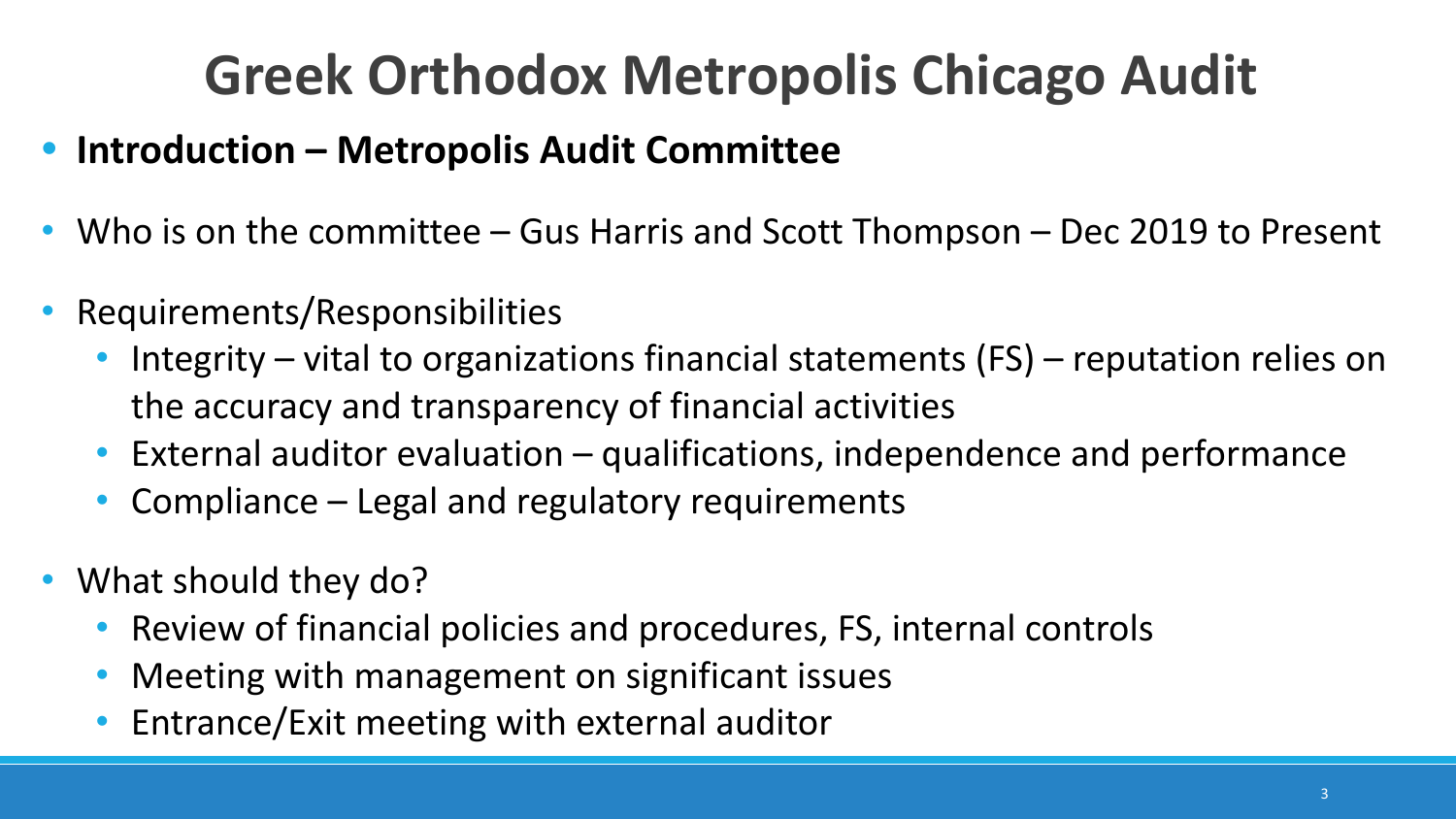### **• Background - Audit**

- Independent Certified Public Accountant Michael Silver & Company, Inc.
- Conducted Three Audits covering FS
	- 2015 2017 Report Date August 19, 2019
	- 2018 2019 Report Date November 20, 2020
	- 2019 2020 Report Date June 15, 2021
- FS Covered under Examination
	- Statements of Assets, Liabilities, Net Assets
	- Statements of Revenues, Expenses, Changes in Net Assets
	- Functional Expenses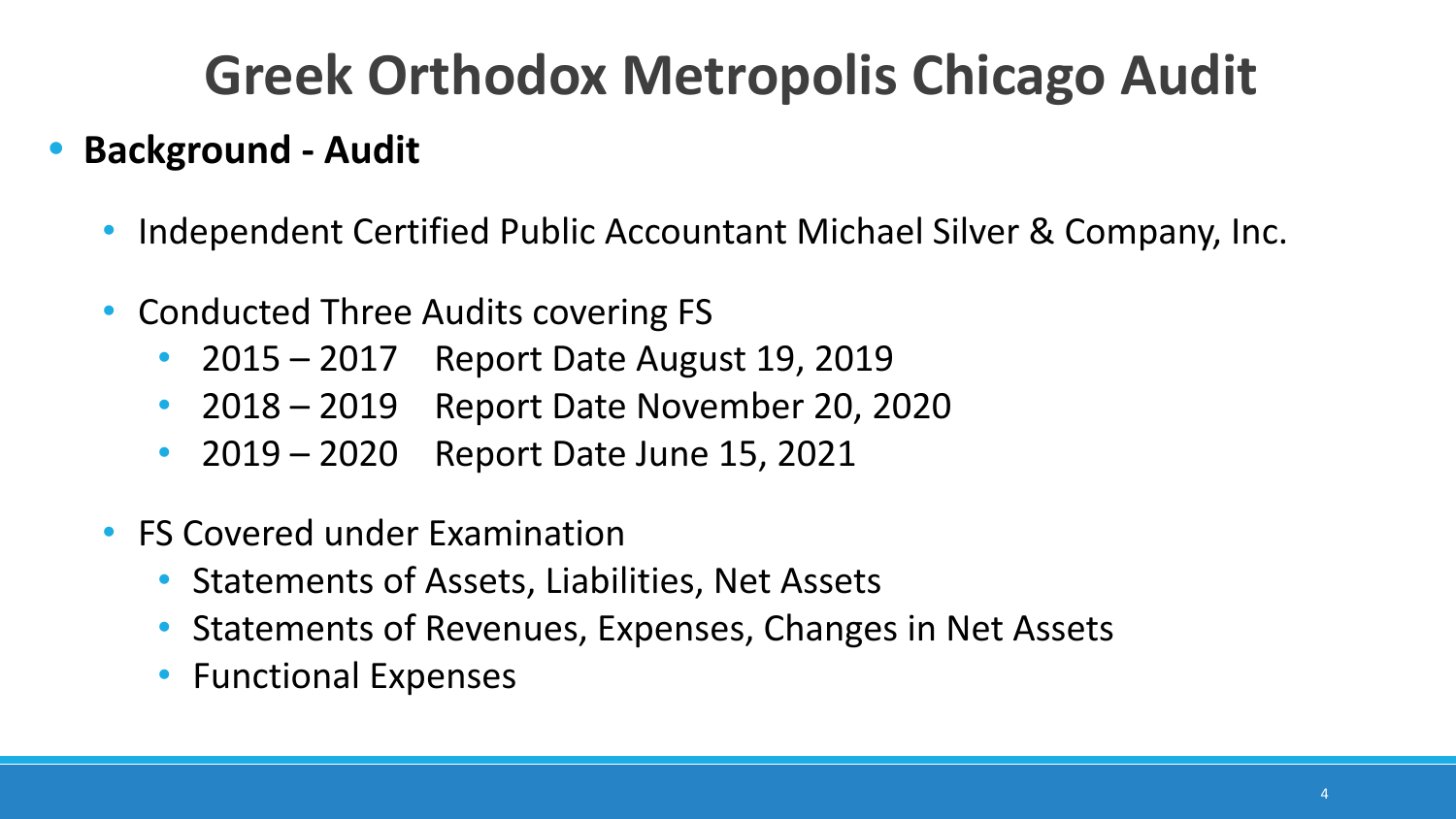## **• Background - Audit**

- Basis of Accounting Modified Cash Basis
	- Basis other than US Generally Accepted Accounting Principles (GAAP)
	- Revenues and Assets are recognized when received rather than earned
	- Expenses are recognized when paid rather than when the obligation is incurred
- Standards Used to Perform Audit
	- US Generally Accepted Auditing Standards (US GAAS)
	- Included test of the accounting records and procedures necessary to express an opinion
	- Express professional judgement and professional skepticism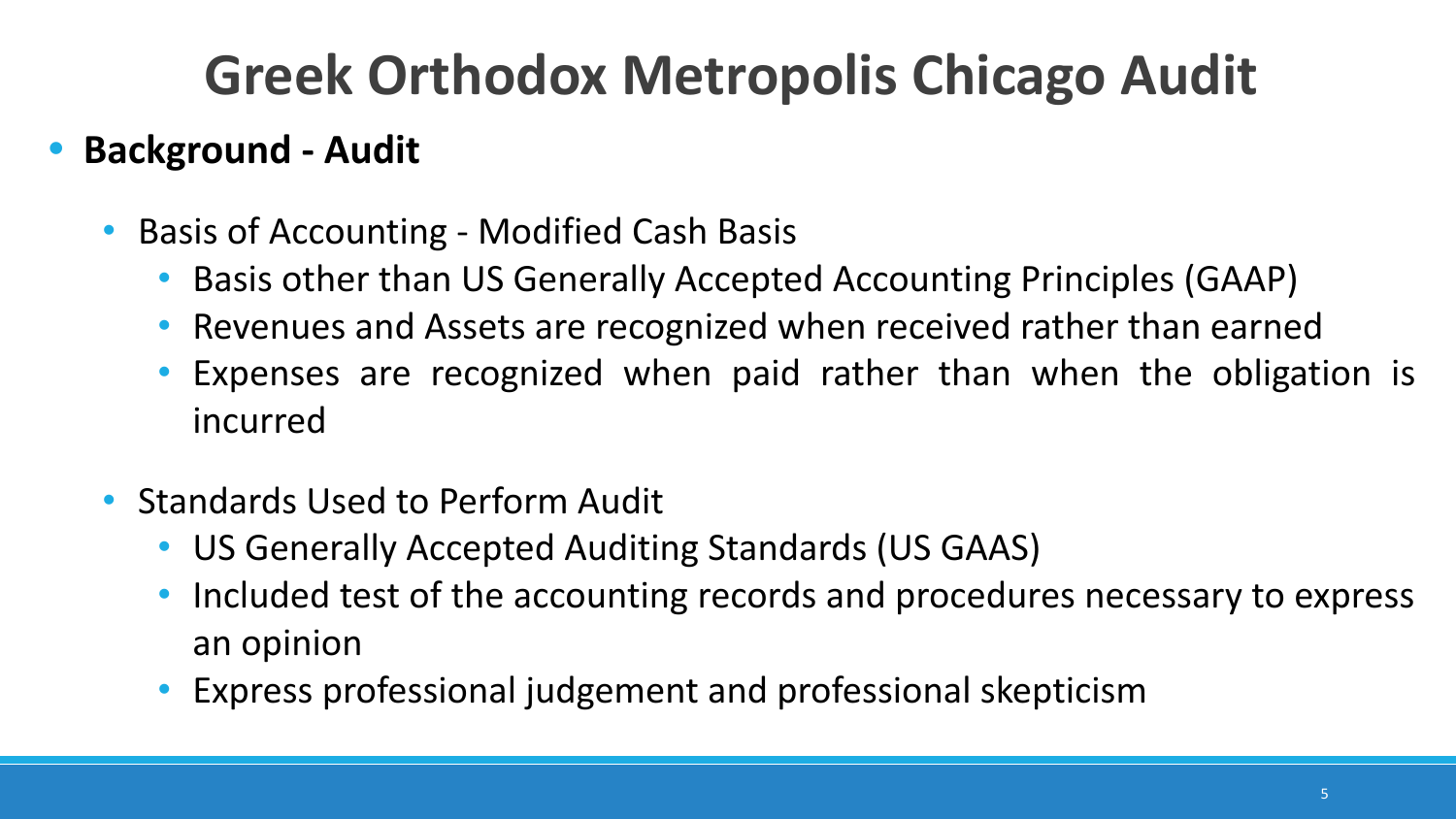### **• Background - Audit**

- Objective of Audit
	- Provide reasonable assurance whether FS as a whole are free from material misstatements due to fraud or error
	- FS are presented in all material aspects in conformity with a modified cash basis of accounting
	- Evaluating the appropriateness of accounting policies used and reasonableness of significant accounting estimates made by management
	- Evaluating the overall presentation of the FS
- Reasonable Assurance Not Absolute Assurance
	- High level of assurance but not absolute
	- Not a guarantee audit will detect material misstatements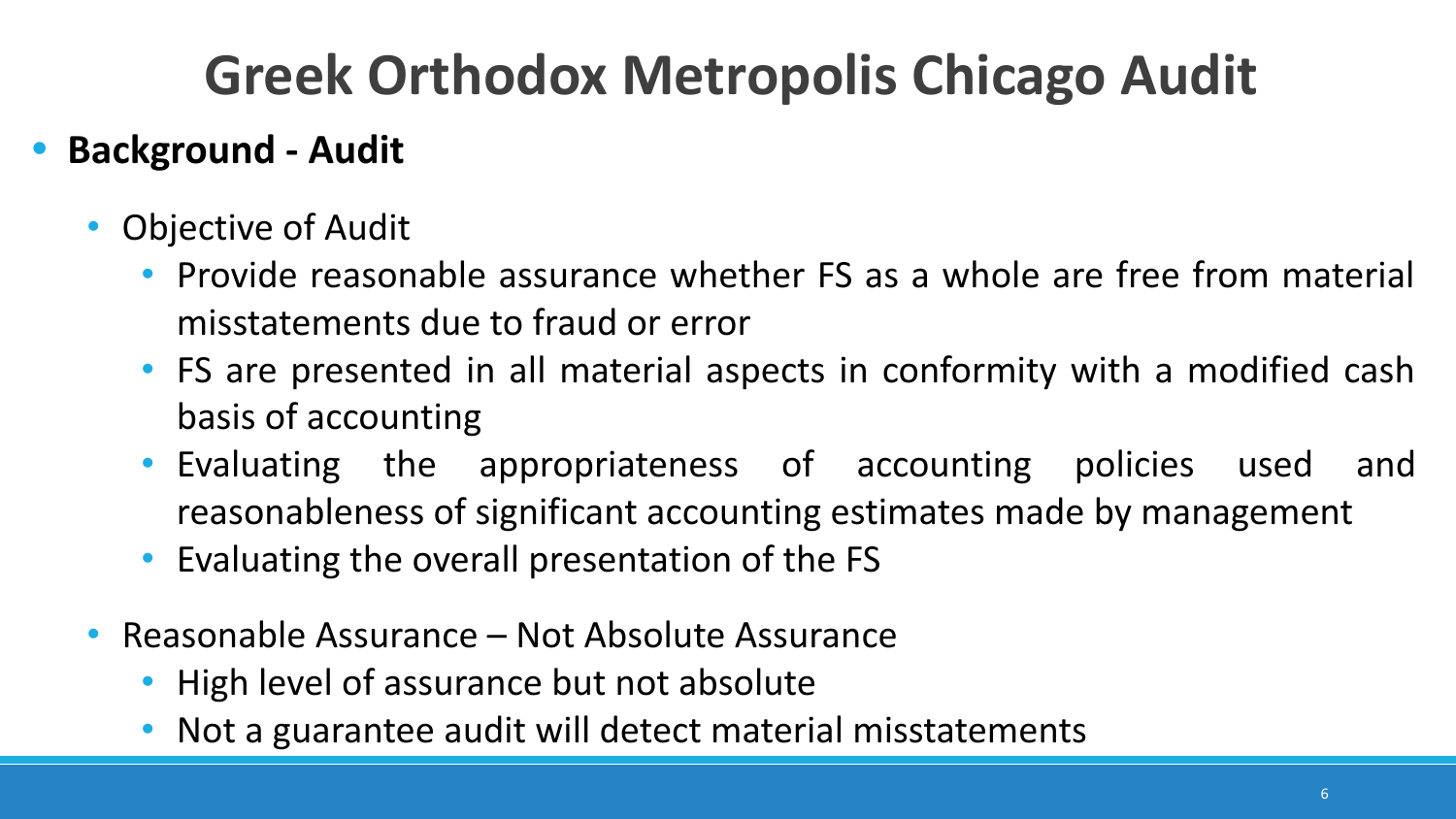- **• Results Audit (2015 2017)**
	- 2015 2017, Disclaimer of Opinion
		- Did not maintain adequate accounting records to obtain sufficient appropriate audit evidence to provide a basis for an audit opinion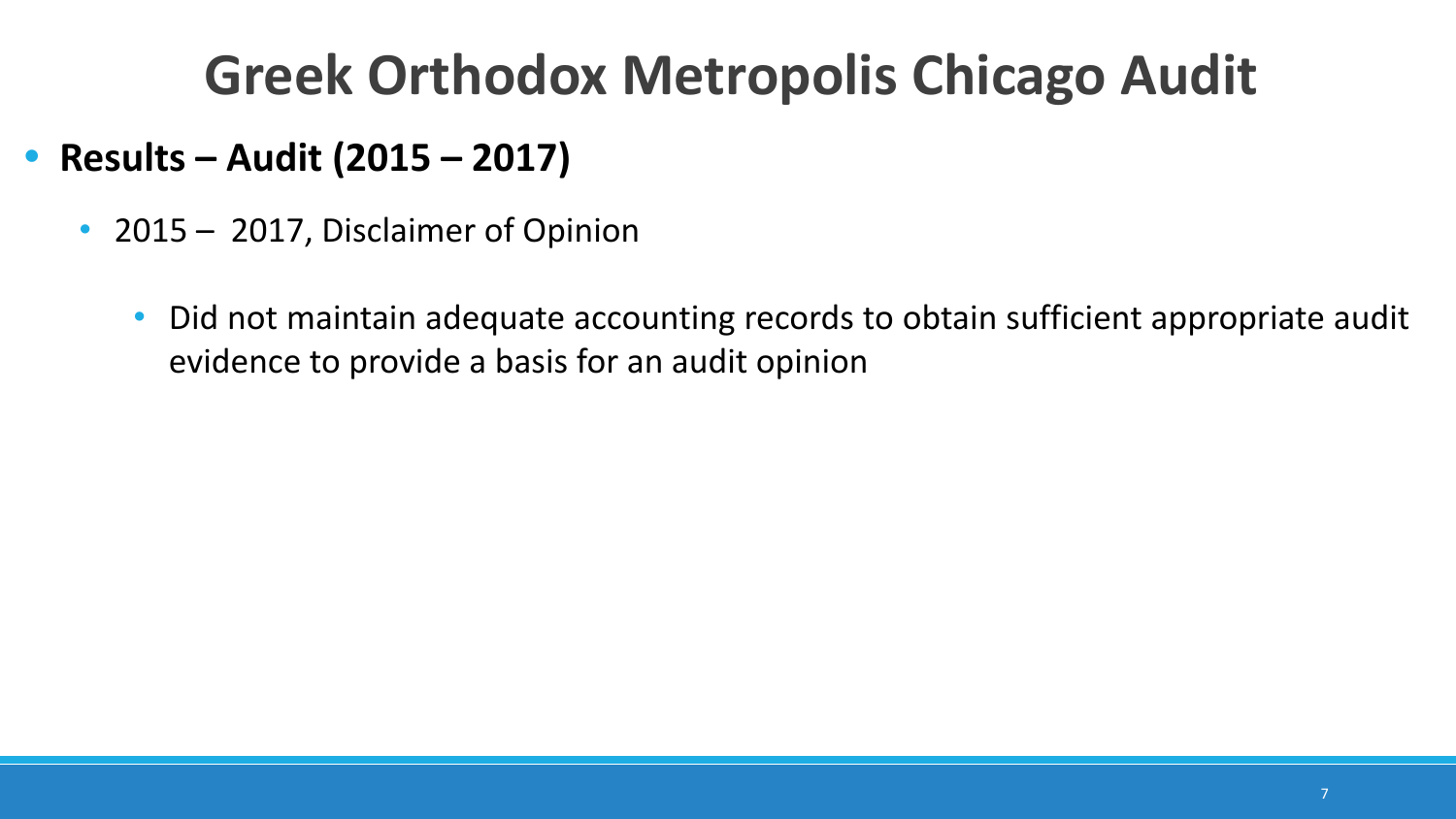### **• Results – Audit (2018 – 2019)**

- 2019, Unmodified (Clean) Opinion
- 2018, Qualified Opinion
	- Qualified opinion issued due to inadequacies encountered in accounting records and related supporting data as noted in 2015 – 2017 audit
	- Approximately 12% of cash receipts (\$1.2M) and 31% of cash disbursements (\$680K) tested could not be substantiated due to lack of supporting documentation for 2018
	- Could not conclude whether cash receipts were subject to donor restrictions
	- Detailed accounting records not maintained for allocation of certain expenses among management and general expenses and program services expenses
	- Financial budget for 2018 not prepared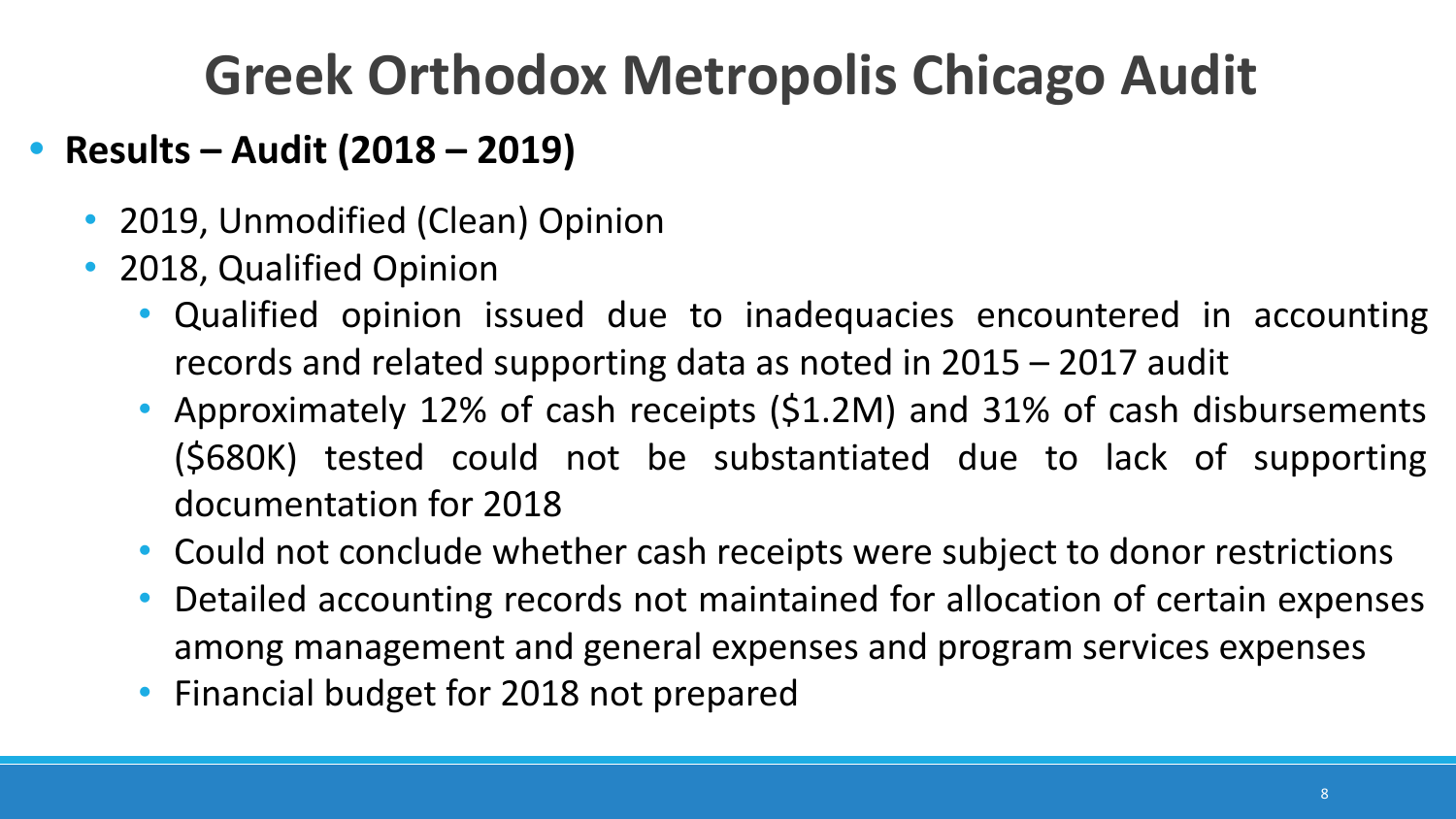#### **• Results – Audit (2019 – 2020)**

- 2019 2020, Unmodified (Clean) Opinion
- FS present fairly in all material aspects in accordance with the modified cash basis of accounting
- Improved Internal Controls lead to change
	- The creating and implementation of written policies and procedures
	- Preparation of monthly/yearly FS and annual budgets
	- Bank reconciliations performed monthly
	- Proper maintenance of records and supporting documentation
	- Review processes/transactions
	- Use of one software package QBs
	- Elimination/Consolidation of numerous bank accounts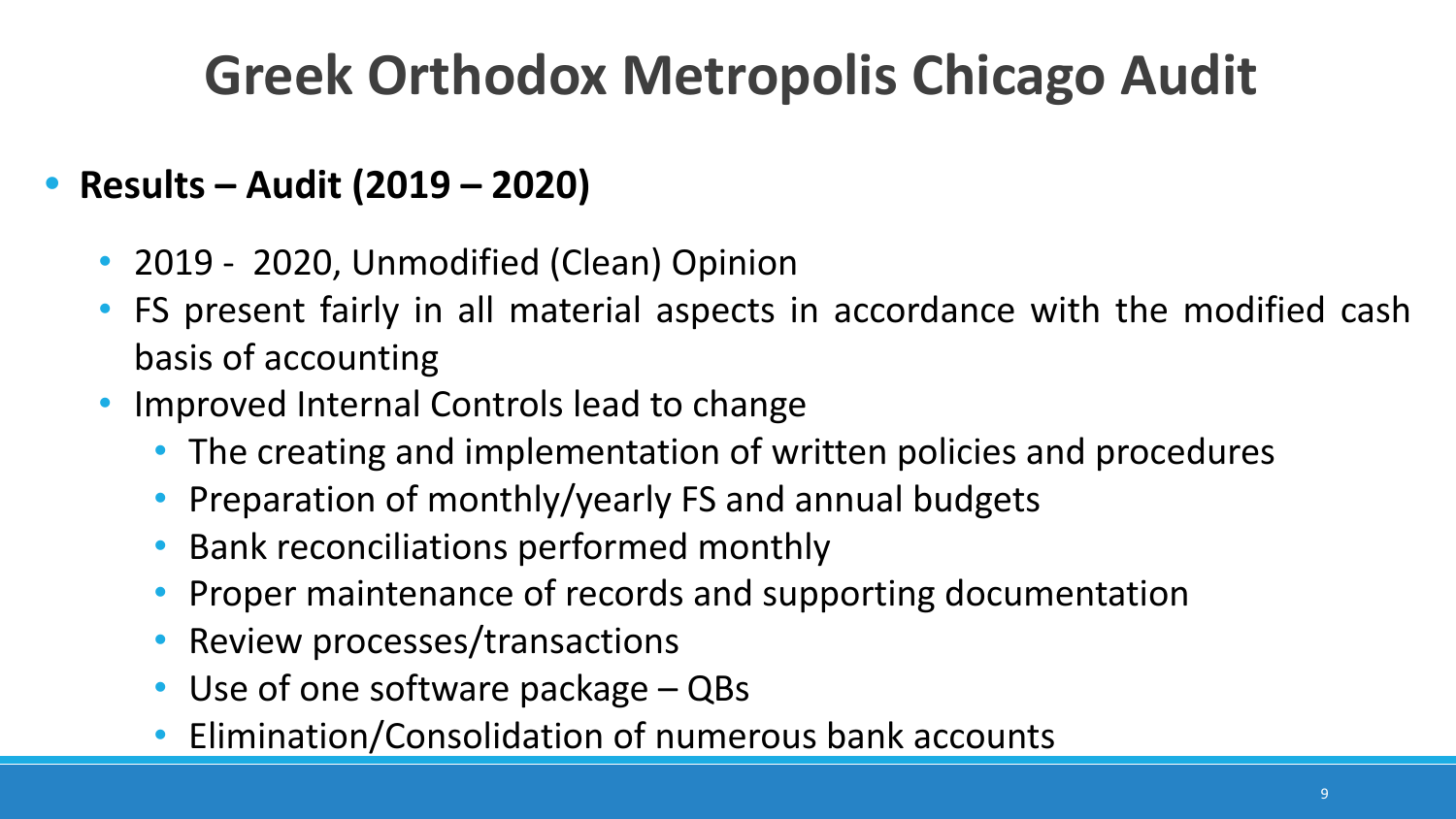## **• Going Forward (2021)**

- Have the 2021 FS audited by an independent CPA
- Uniform Parish Regulations (UPR), Part Two, Article 8, Section 5 requires the FS of each Metropolis to be audited or reviewed by independent CPA
- Have the 2021 FS GAAP compliant–use full accrual accounting and consolidation of entities controlled by the Metropolis (i.e., St. Iakovos Retreat Center)
- Continue with the audit committee to provide audit oversight/monitoring services particularly as found in UPR, Part Two, Article 12, Sections 6 & 7
	- Interviews/selects the independent CPA
	- Oversees the preparation and audit/review of FS
	- Reviews and monitors internal control recommendations
	- Reviews the management letter issued by independent CPA